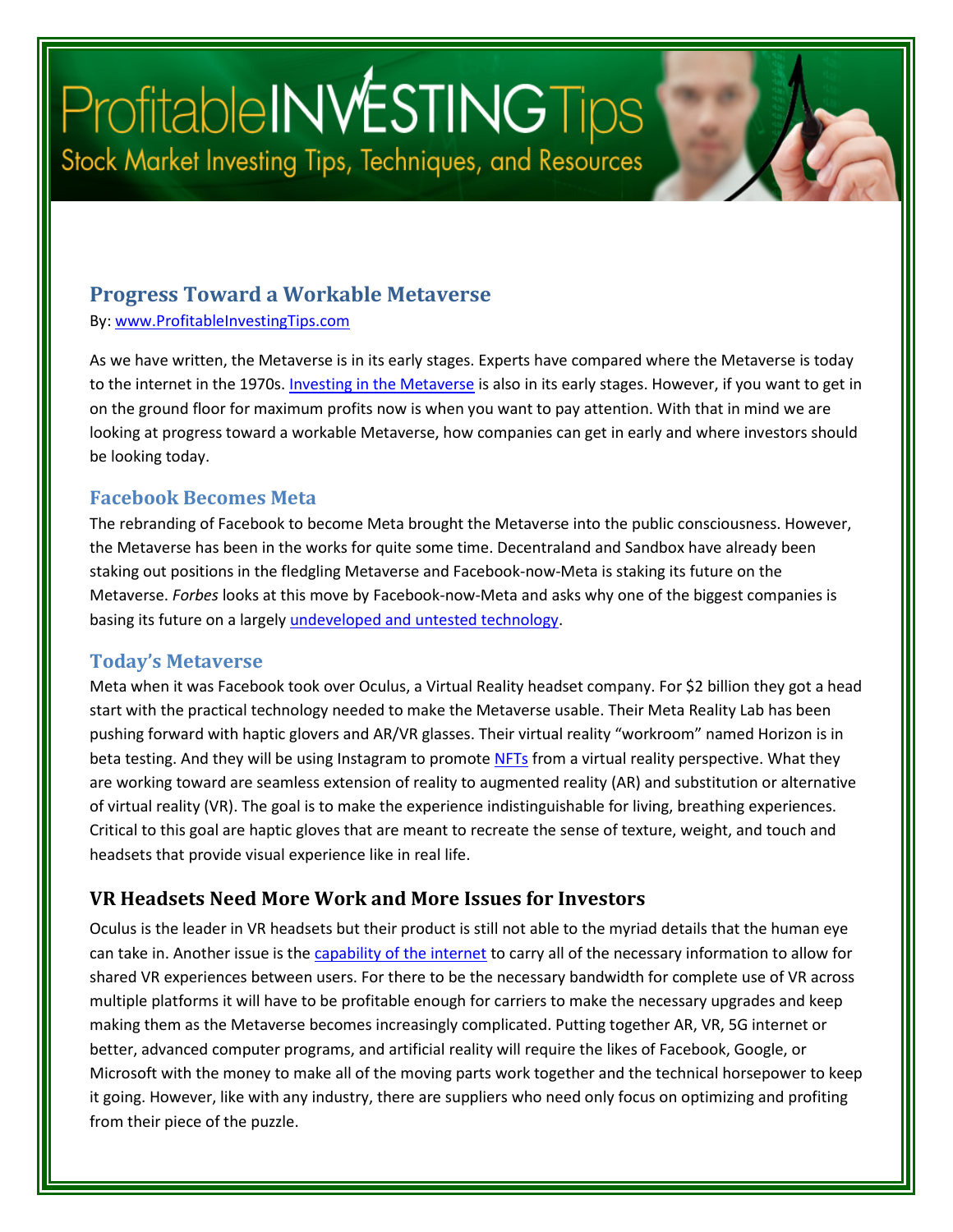#### **Invest Where There Is Value for Users**

Today's vision of what the Metaverse will be and how it will be used in ten or twenty years is probably wrong, or just partially right. Companies will be well served to consider how they can use the Metaverse as it exists and how they can profitably use it as it evolves. Much of the profits from the Metaverse will likely come from those who use the tools more so than those who create them. Useful approaches will be to consider how metaverse tools can help your business, engage in trial on a small scale, and familiarize yourself with the tools needed to make your steps into the Metaverse a reality. This will be the most expensive part as the tools are likely to improve rapidly over the years making last year's investments obsolete almost before your people are trained to use them! On one hand if you never get into the game, you may have no chance of winning but on the other hand you could wait until a "plug and play" version is available and save a lot of money and frustration.

#### **Metaverse for Investors**

Our take at this point is that you need to pay attention and see who the players are besides Meta and especially the smaller companies who will come up with the best tools like headsets and haptic gloves that can be developed and plugged into a very expensive system that has been developed by someone else. Because the computing power needed for this brave new world will be very great pay attention as well to chip makers who can establish profitable niches in the Metaverse.

For more insights and useful information about investments and investing, visit [www.ProfitableInvestingTips.com.](http://www.profitableinvestingtips.com/)

### **FREE training materials.**

### **Free Weekly Investing Webinars Don't miss these free training events!**

<http://www.profitableinvestingtips.com/free-webinar>

**Forex Conspiracy Report Read every word of this report!**

[http://www.forexconspiracyreport.com](http://www.forexconspiracyreport.com/)

## **Get 12 Free Japanese Candlestick Videos**

**Includes training for all 12 major candlestick signals.**

[http://www.candlestickforums.com](http://www.candlestickforums.com/)